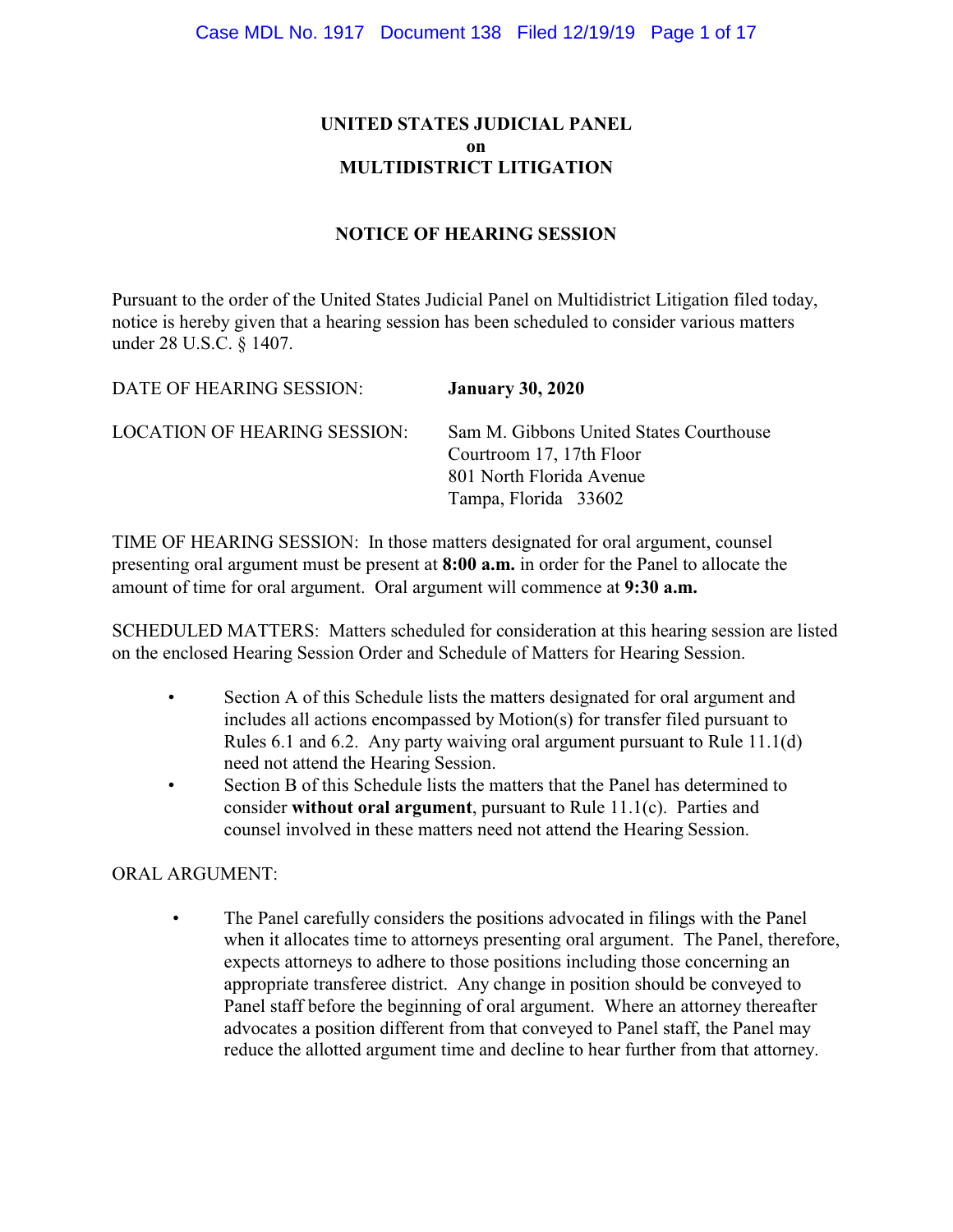$-2-$ 

 • The Panel expects attorneys presenting oral argument to be prepared to discuss what steps they have taken to pursue alternatives to centralization including, but not limited to, engaging in informal coordination of discovery and scheduling, and seeking Section 1404 transfer of one or more of the subject cases.

For those matters listed on Section A of the Schedule, the "Notice of Presentation or Waiver of Oral Argument" must be filed in this office no later than **January 6, 2020.** The procedures governing Panel oral argument (Panel Rule 11.1) are attached. The Panel strictly adheres to these procedures.

FOR THE PANEL:

 $\mu$ .

John W. Nichols Clerk of the Panel

cc: Clerk, United States District Court for the Middle District of Florida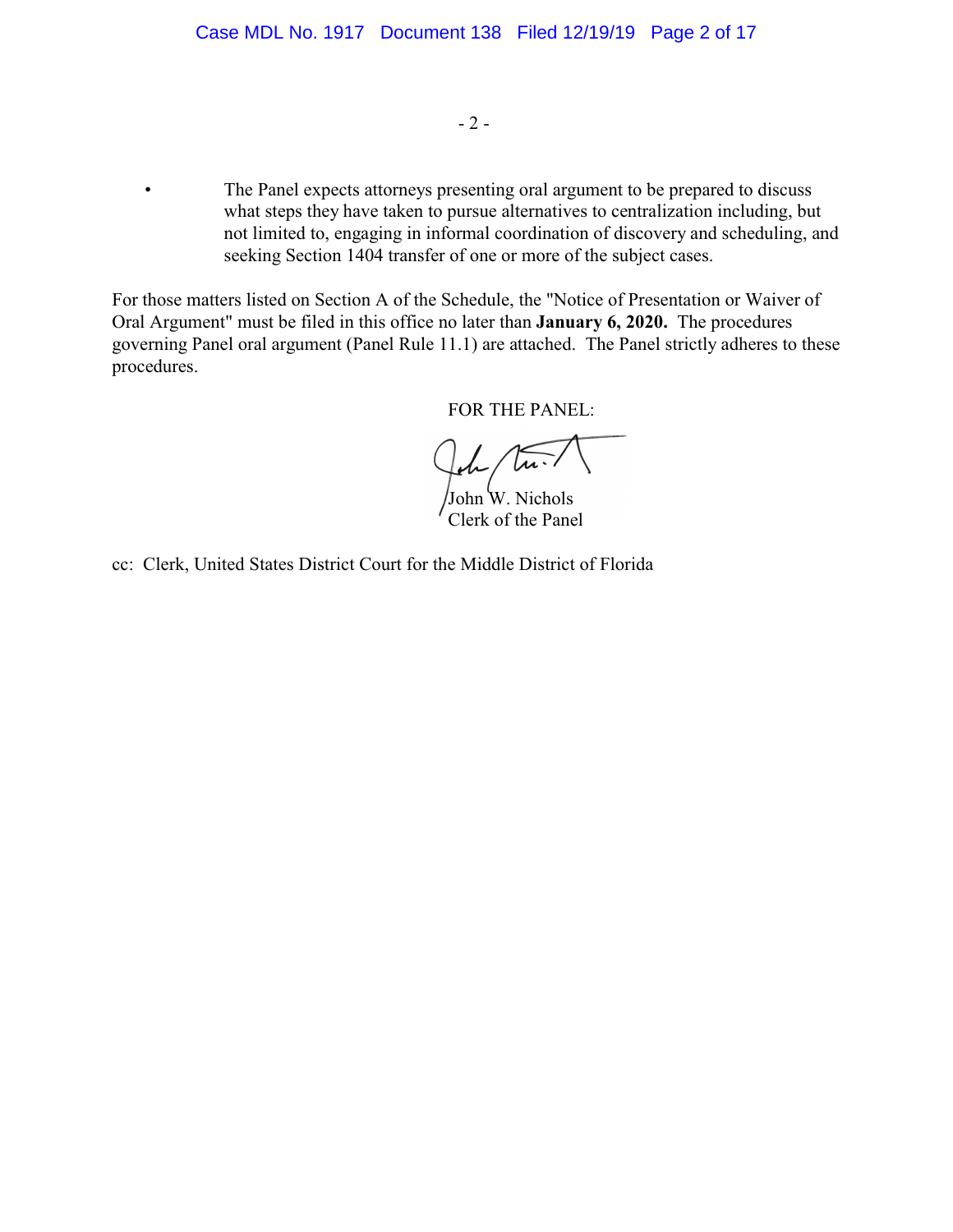### UNITED STATES JUDICIAL PANEL on MULTIDISTRICT LITIGATION

#### **HEARING SESSION ORDER**

The Panel issues the following orders in connection with its next hearing session,

IT IS ORDERED that on January 30, 2020, the Panel will convene a hearing session in Tampa, Florida, to consider the matters on the attached Schedule under 28 U.S.C. § 1407.

IT IS FURTHER ORDERED that the Panel may, on its own initiative, consider transfer of any or all of the actions in those matters to any district or districts.

IT IS FURTHER ORDERED that the Panel will hear oral argument on the matters listed on Section A of the attached Schedule, unless the parties waive oral argument or unless the Panel later decides to dispense with oral argument pursuant to Panel Rule 11.1(c).

IT IS FURTHER ORDERED that the Panel will consider without oral argument the matters listed on Section B of the attached Schedule pursuant to Panel Rule 11.1(c). The Panel reserves the prerogative, on any basis including submissions of parties pursuant to Panel Rule 11.1(b), to designate any of those matters for oral argument.

IT IS FURTHER ORDERED that the Clerk of the Judicial Panel on Multidistrict Litigation shall direct notice of this hearing session to counsel for all parties involved in the matters on the attached Schedule.

PANEL ON MULTIDISTRICT LITIGATION

aren f. Caldwell Karen K. Caldwell

Chair

Ellen Segal Huvelle R. David Proctor Catherine D. Perry Nathaniel M. Gorton Matthew F. Kennelly David C. Norton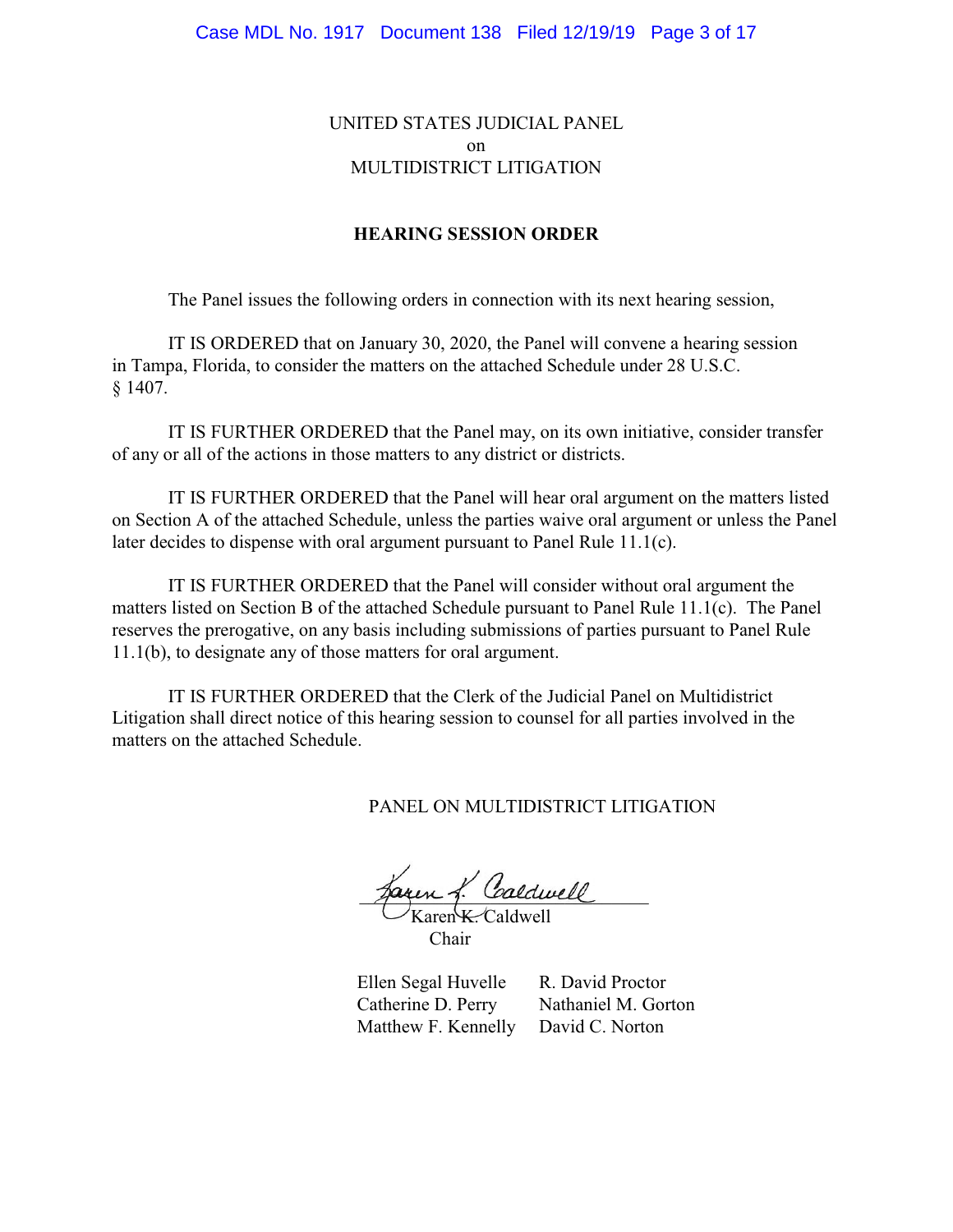SCHEDULE OF MATTERS FOR HEARING SESSION January 30, 2020 -- Tampa, Florida

#### **SECTION A MATTERS DESIGNATED FOR ORAL ARGUMENT**

(This schedule contains only those civil actions listed in the Schedule(s) of Actions submitted with the docketed motion(s) for transfer. See Panel Rules 6.1 and 6.2. In the event these dockets are centralized, other actions of which the Panel has been informed may be subject to transfer pursuant to Panel Rule 7.1.)

#### MDL No. 2923 ! **IN RE: VEROBLUE FARMS USA, INC., LITIGATION**

Motion of defendants FishDish, LLC; Kenneth Lockard; Beecher, Field, Walker, Morris, Hoffman & Johnson PC; Horwood Marcus & Berk Chartered; and Goldstein & McClintock, LLP to transfer the following actions to the United States District Court for the Northern District of Illinois:

Northern District of Illinois

VEROBLUE FARMS USA, INC. v. WULF, ET AL., C.A. No. 1:19-06542

Northern District of Iowa

VEROBLUE FARMS USA, INC. v. WULF, ET AL., C.A. No. 3:18-03047

# MDL No. 2924 ! **IN RE: ZANTAC (RANITIDINE) PRODUCTS LIABILITY LITIGATION**

Motion of plaintiffs Christina Garza, et al.; Jonathan Dimesky, et al.; Mary Santorella, et al.; and George Cravens, et al., to transfer the following actions to the United States District Court for the District of New Jersey:

Eastern District of California

HANSEN v. BOEHRINGER INGELHEIM PHARMACEUTICALS, INC., ET AL., C.A. No.  $2:19-02069$ 

Northern District of California

BALISTRERI v. BOEHRINGER INGELHAM PHARMACEUTICALS, INC., ET AL., C.A. No. 3:19-07226 GARZA, ET AL. v. SANOFI-AVENTIS U.S. LLC, ET AL., C.A. No. 5:19-05772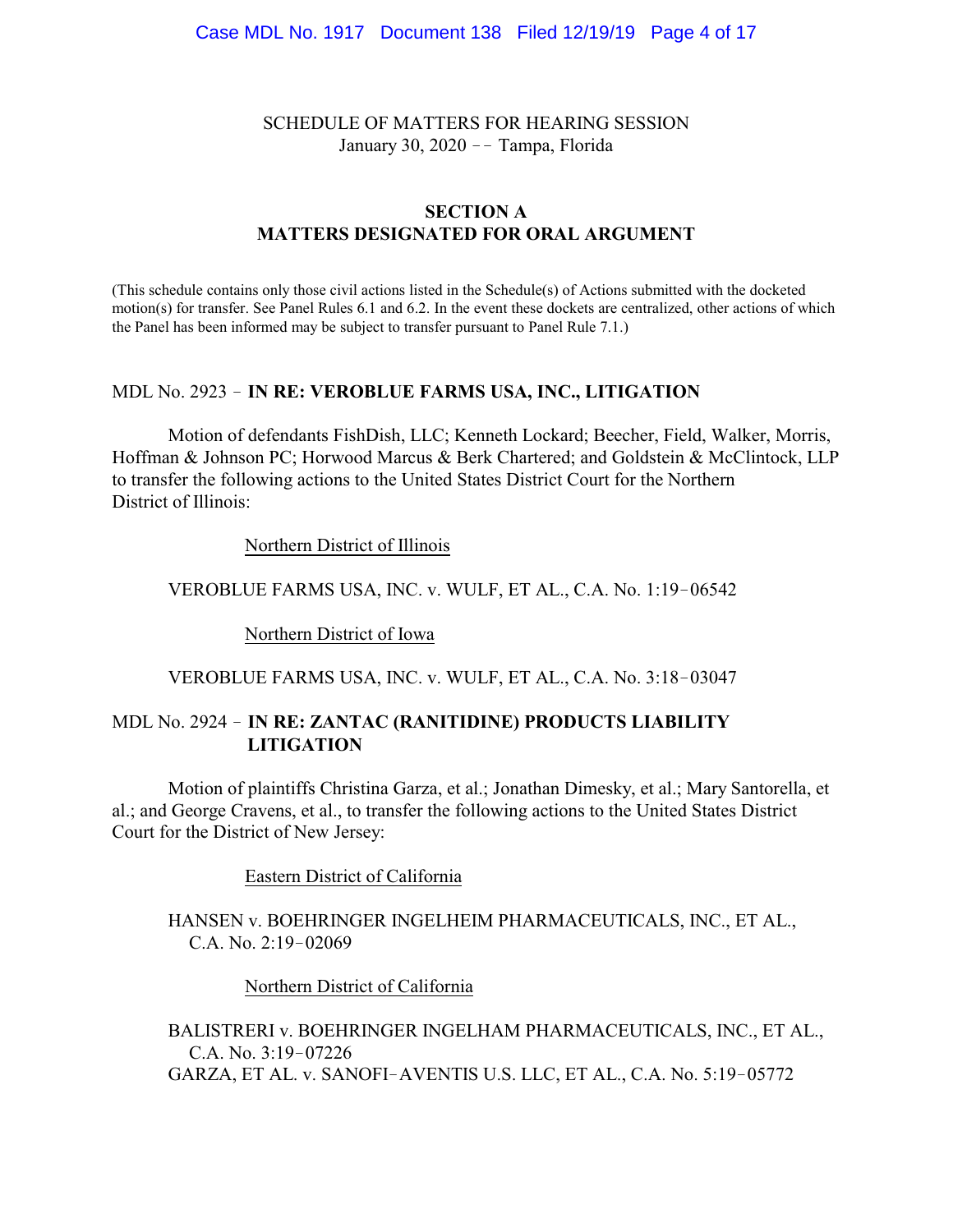District of Colorado

BLAKE v. BOEHRINGER INGELHEIM PHARMACEUTICALS, INC., ET AL., C.A. No.  $1:19-02991$ 

District of Connecticut

DIMESKY, ET AL. v. SANOFI-AVENTIS U.S. LLC, ET AL., C.A. No. 3:19-01517 CRAVENS, ET AL. v. BOEHRINGER INGELHEIM PHARMACEUTICALS, INC., ET AL., C.A. No. 3:19-01683

Southern District of Florida

LOPEZ FLORES v. SANOFI US SERVICES INC., ET AL., C.A. No. 0:19-62313 KERZER v. SANOFI-AVENTIS U.S. LLC., ET AL., C.A. No. 1:19-24092 GALIMIDI v. SANOFI US SERVICES INC., ET AL., C.A. No. 1:19-24395

Southern District of Illinois

SOBIESZCZYK v. BOEHRINGER INGELHEIM PHARMACEUTICALS, INC., ET AL., C.A. No. 3:19-01200

District of New Jersey

SANTORELLA, ET AL. v. SANOFI-AVENTIS U.S. LLC, ET AL., C.A. No.  $3:19-18146$ PINALES v. SANOFI S.A., ET AL., C.A. No. 3:19-19324 CRAVENS, ET AL. v. BOEHRINGER INGELHEIM PHARMACEUTICALS, INC., ET AL., C.A. No. 3:19-19368

Eastern District of New York

DE LUCA v. SANOFI-AVENTIS U.S. LLC, ET AL., C.A. No. 1:19-06160

Southern District of New York

RODRIGUEZ v. SANOFI U.S. LLC, ET AL., C.A. No. 1:19-09527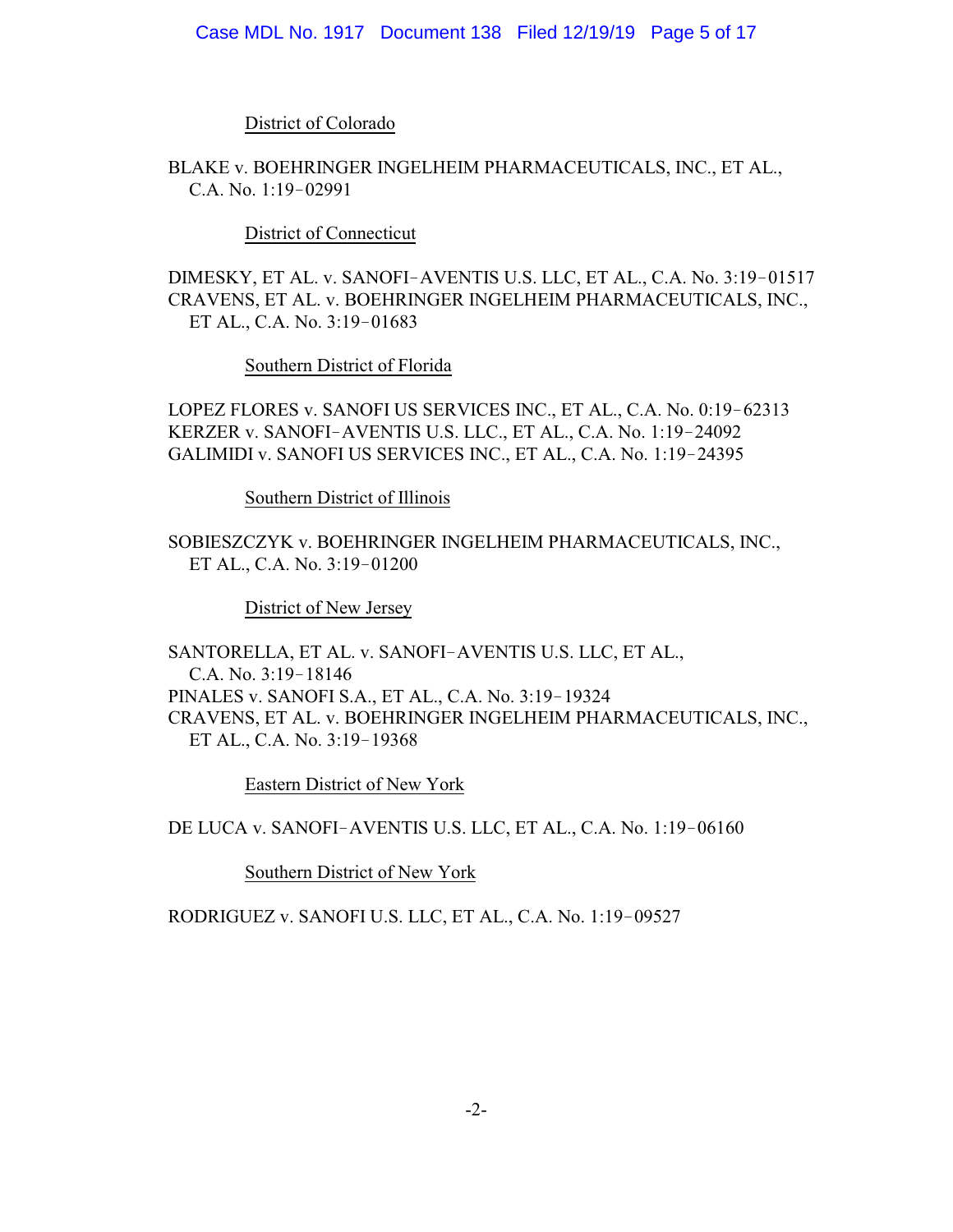# MDL No. 2925 ! **IN RE: RAIL FREIGHT FUEL SURCHARGE ANTITRUST LITIGATION (NO. II)**

Motion of defendants BNSF Railway Company; Union Pacific Railroad Company; CSX Transportation, Inc.; and Norfolk Southern Railway Company to transfer the following actions to the United States District Court for the District of Columbia or, in the alternative, the United States District Court for the Southern District of Texas or, in the alternative, to transfer the following actions to the United States District Court for the District of Columbia to be included in MDL No. 1869 - In re Rail Freight Fuel Surcharge Antitrust Litigation:

Northern District of Alabama

VULCAN MATERIALS COMPANY, ET AL. v. BNSF RAILWAY COMPANY, ET AL., C.A. No. 2:19-01606

Central District of California

HYUNDAI MOTOR AMERICA, INC. v. BNSF RAILWAY COMPANY, ET AL., C.A. No. 8:19-01880 KIA MOTORS AMERICA, INC. v. BNSF RAILWAY COMPANY, ET AL., C.A. No. 8:19-01881

District of District of Columbia

NORTHERN INDIANA PUBLIC SERVICE COMPANY LLC v. UNION PACIFIC RAILROAD COMPANY, ET AL., C.A. No. 1:19-02927 UNION ELECTRIC COMPANY D/B/A AMEREN MISSOURI, ET AL. v. BNSF RAILWAY COMPANY, ET AL., C.A. No. 1:19-02940 ALABAMA POWER COMPANY, ET AL. v. UNION PACIFIC RAILROAD COMPANY, ET AL., C.A. No. 1:19-02963 KELLOGG COMPANY v. BNSF RAILWAY COMPANY, ET AL., C.A. No.  $1:19-02969$ AK STEEL CORPORATION, ET AL. v. BNSF RAILWAY COMPANY, ET AL., C.A. No.  $1:19-02970$ 

Northern District of Georgia

MERCEDES-BENZ USA, LLC v. BNSF RAILWAY COMPANY, ET AL., C.A. No.  $1:19-04409$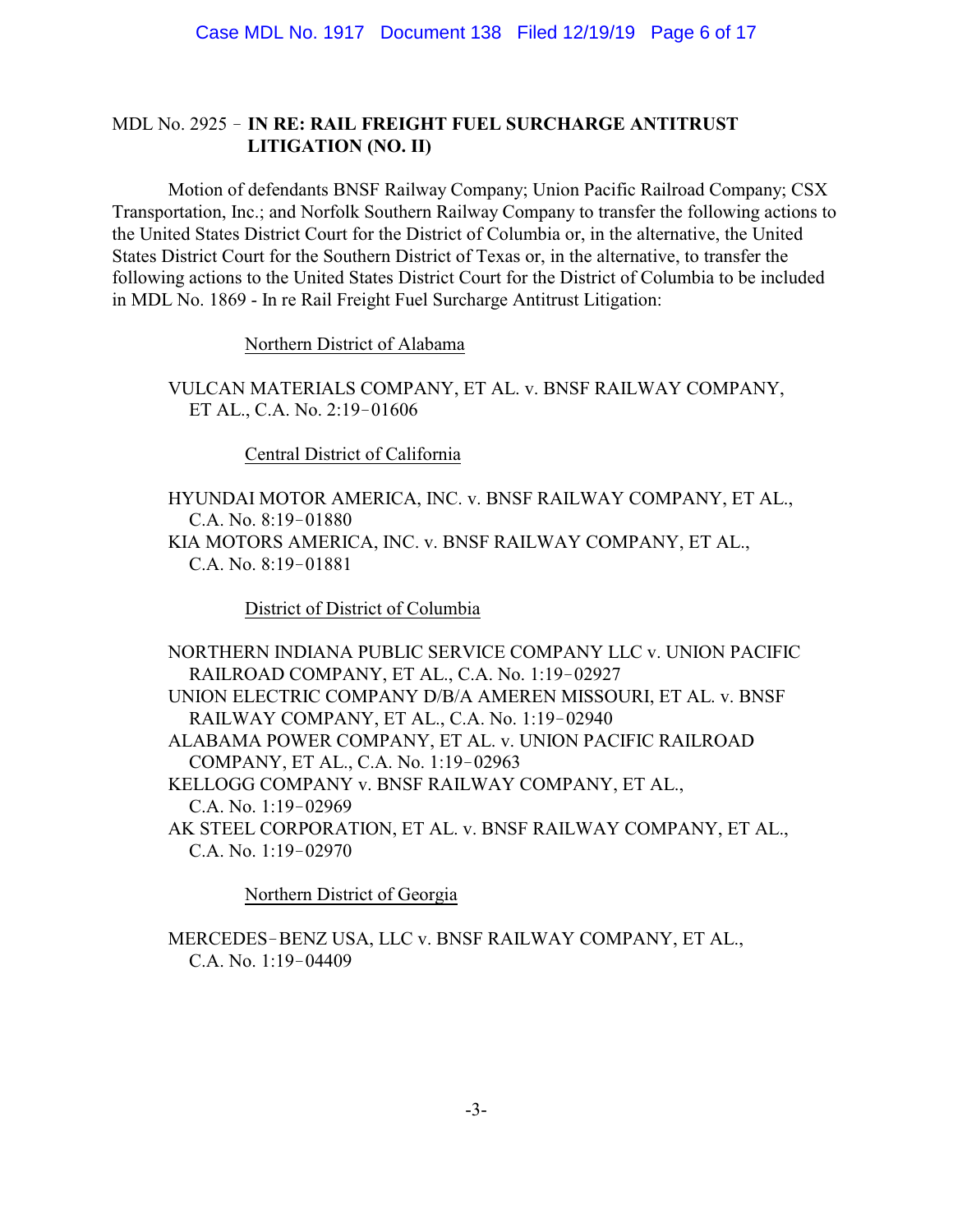District of Idaho

THE AMALGAMATED SUGAR COMPANY, LLC v. BNSF RAILWAY COMPANY, ET AL., C.A. No. 1:19-00376

Northern District of Illinois

CONAGRA BRANDS, INC. v. BNSF RAILWAY COMPANY, ET AL., C.A. No. 1:19-06504 PCS SALES (USA), INC., ET AL. v. BNSF RAILWAY COMPANY, ET AL., C.A. No.  $1:19-06505$ LAFARGE NORTH AMERICA, INC., ET AL. v. BNSF RAILWAY COMPANY, ET AL., C.A. No. 1:19-06506 OLD WORLD INDUSTRIES, LLC v. BNSF RAILWAY COMPANY, ET AL., C.A. No.  $1:19-06507$ 

Western District of Louisiana

AXIALL CORP., ET AL. v. BNSF RAILWAY COMPANY, ET AL., C.A. No.  $2:19-01272$ 

District of New Jersey

CAMPBELL SOUP COMPANY, ET AL. v. BNSF RAILWAY COMPANY, ET AL., C.A. No.  $1:19-18567$ 

Western District of New York

AMERICAN ROCK SALT COMPANY LLC v. BNSF RAILWAY COMPANY LLC, ET AL., C.A. No. 6:19-06727

Western District of North Carolina

DUKE ENERGY CAROLINAS, LLC, ET AL. v. BNSF RAILWAY COMPANY, ET AL., C.A. No. 3:19-00494

Eastern District of Pennsylvania

CERTAINTEED CORPORATION, ET AL. v. BNSF RAILWAY COMPANY, ET AL., C.A. No.  $2:19-04523$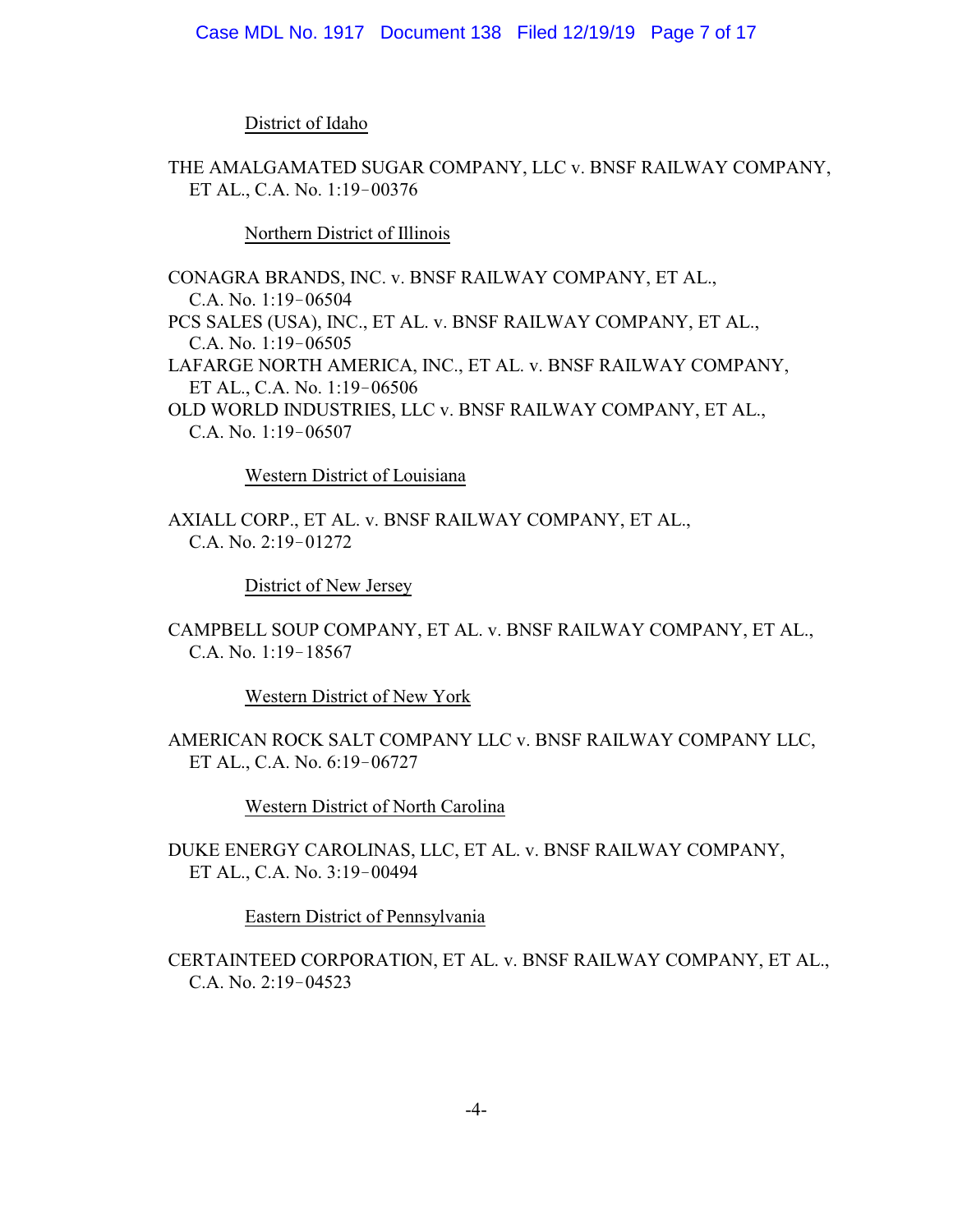#### Case MDL No. 1917 Document 138 Filed 12/19/19 Page 8 of 17

Western District of Pennsylvania

NOVA CHEMICALS, INC., ET AL. v. BNSF RAILWAY COMPANY, ET AL.,  $C.A. No. 2:19-01259$ ALCOA CORPORATION, ET AL. v. BNSF RAILWAY COMPANY, ET AL., C.A. No.  $2:19-01261$ KEYSTONE FUELS, LLC, ET AL. v. BNSF RAILWAY COMPANY, ET AL., C.A. No.  $2:19-01415$ 

Eastern District of Tennessee

GRAIN CRAFT, INC. v. BNSF RAILWAY COMPANY, ET AL., C.A. No.  $1:19-00278$ EASTMAN CHEMICAL COMPANY, ET AL. v. BNSF RAILWAY COMPANY, ET AL., C.A. No. 2:19-00168

Western District of Tennessee

NORTHDOWN INDUSTRIES, INC., ET AL. v. BNSF RAILWAY COMPANY, ET AL., C.A. No. 1:19-01225

Southern District of Texas

MOTIVA ENTERPRISES LLC v. BNSF RAILWAY COMPANY, ET AL., C.A. No.  $4:19-03753$ IPSCO TUBULARS, INC., ET AL. v. BNSF RAILWAY COMPANY, ET AL., C.A. No.  $4:19-03760$ COFFEYVILLE RESOURCES NITROGEN FERTILIZERS, LLC, ET AL. v. BNSF RAILWAY COMPANY, ET AL., C.A. No. 4:19-03762 PHILLIPS 66 COMPANY v. BNSF RAILWAY COMPANY, ET AL., C.A. No.  $4:19-03763$ TALEN ENERGY SUPPLY, LLC, ET AL. v. BNSF RAILWAY COMPANY, ET AL., C.A. No. 4:19-03764

Eastern District of Virginia

DOMINION ENERGY, INC., ET AL. v. BNSF RAILWAY COMPANY, ET AL., C.A. No.  $3:19-00717$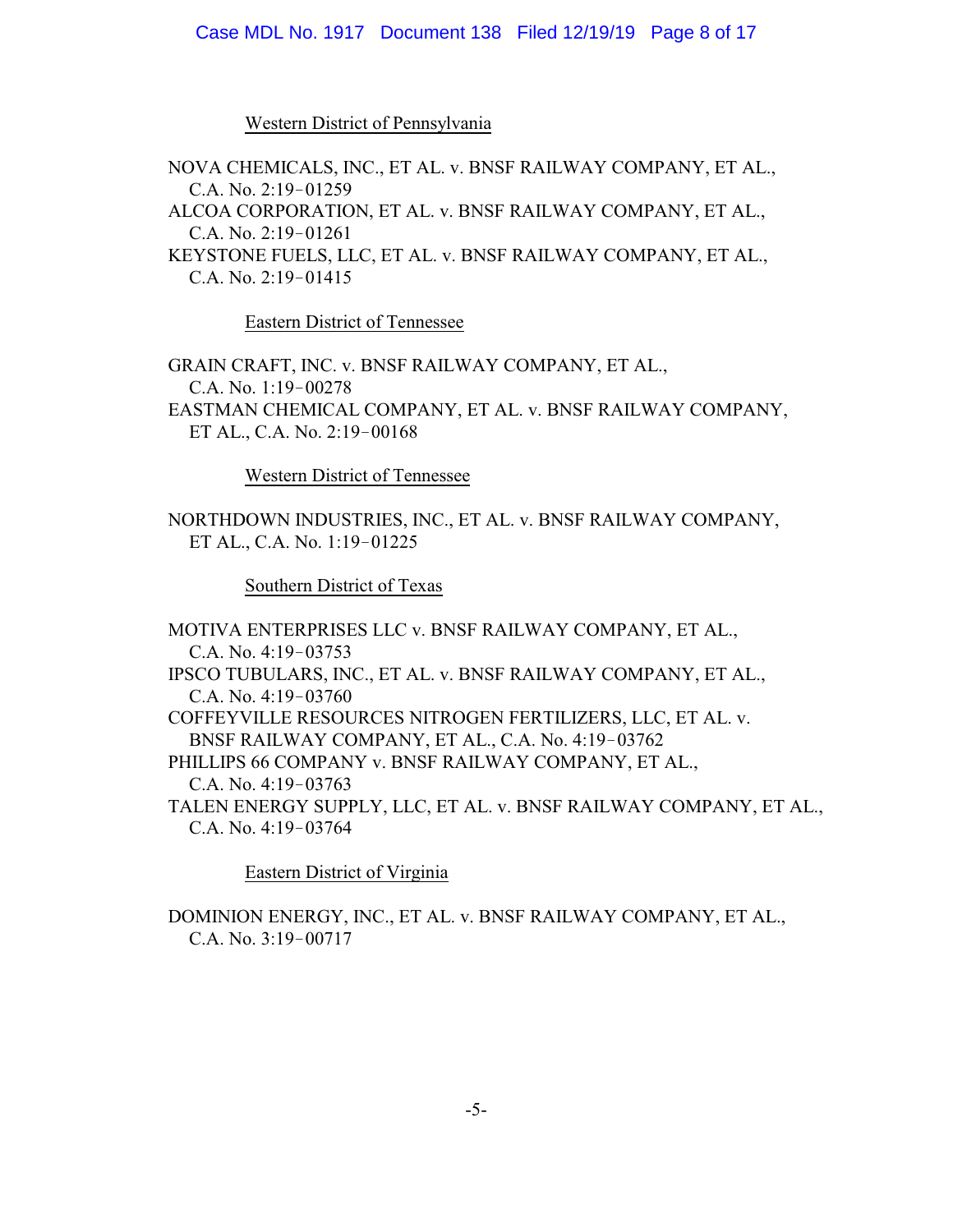## MDL No. 2927 ! **IN RE: ZEROCLICK, LLC, ('691 & '443) PATENT LITIGATION**

Motion of defendants Microsoft Corporation and Dell Technologies Inc. to transfer the following actions to the United States District Court for the Northern District of California:

## Northern District of California

HP INC. v. ZEROCLICK, LLC, C.A. No. 4:19-06532

## Western District of Texas

ZEROCLICK, LLC v. DELL TECHNOLOGIES, INC., C.A. No. 6:19-00569 ZEROCLICK, LLC v. LG ELECTRONICS, INC., ET AL., C.A. No. 6:19-00571 ZEROCLICK, LLC v. MICROSOFT CORPORATION, C.A. No. 6:19-00572 ZEROCLICK, LLC v. SAMSUNG ELECTRONICS CO., LTD., ET AL., C.A. No. 6:19-00573

## MDL No. 2928 ! **IN RE: HOTEL INDUSTRY SEX TRAFFICKING LITIGATION**

Motion of plaintiffs H.H., M.A., Jane Doe C.D., A.B.,V.G., and H.G., to transfer the following actions to the United States District Court for the Southern District of Ohio:

Northern District of Georgia

DOE 1 v. RED ROOF INNS, INC., ET AL., C.A. No. 1:19-03840 DOE 2 v. RED ROOF INNS, INC., ET AL., C.A. No. 1:19-03841 DOE 3 v. RED ROOF INNS, INC., ET AL., C.A. No. 1:19-03843 DOE 4 v. RED ROOF INNS, INC., ET AL., C.A. No. 1:19-03845 H.M. v. RED LION HOTELS CORPORATION, ET AL., C.A. No. 1:19-04859

District of Massachusetts

DOE C.D. v. R-ROOF ASSET, LLC, ET AL., C.A. No. 1:19-11192

Eastern District of Michigan

H.G. v. MARRIOTT INTERNATIONAL, INC., ET AL., C.A. No. 4:19-13622

District of New Hampshire

B. v. INTER-CONTINENTAL HOTELS CORPORATION, ET AL., C.A. No. 1:19-01213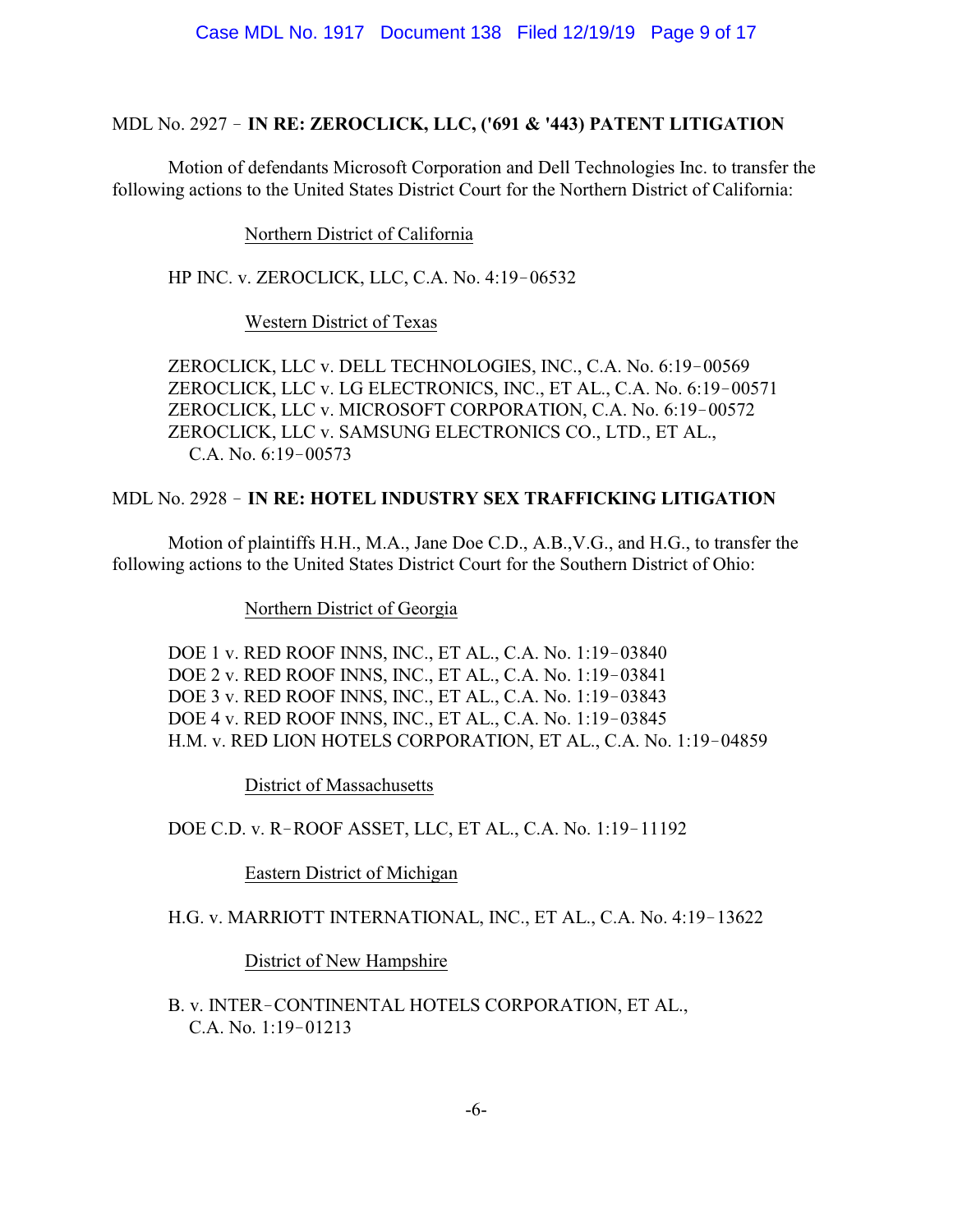#### Case MDL No. 1917 Document 138 Filed 12/19/19 Page 10 of 17

Eastern District of New York

S.J. v. CHOICE HOTELS CORPORATION, ET AL., C.A. No. 1:19-06071

Northern District of New York

V. G. v. G6 HOSPITALITY, LLC, C.A. No. 1:19-01520

Southern District of Ohio

H.H. v. G6 HOSPITALITY LLC, ET AL., C.A. No. 2:19-00755 M.A. v. WYNDHAM HOTELS & RESORTS, INC., ET AL., C.A. No. 2:19-00849 DOE S.W. v. LORAIN-ELYRIA MOTEL, INC., ET AL., C.A. No. 2:19-01194 T.S. v. INTERCONTINENTAL HOTELS GROUP, ET AL., C.A. No. 2:19-02970 A.C. v. RED ROOF INNS, INC., ET AL., C.A. No. 2:19-04965 C.T. v. RED ROOF INNS, INC., ET AL., C.A. No. 2:19-05384

District of Oregon

B. v. HILTON WORLDWIDE HOLDINGS, INC., ET AL., C.A. No. 3:19-01992

Eastern District of Pennsylvania

A.B. v. MARRIOTT INTERNATIONAL, INC., C.A. No. 2:19-05770

Southern District of Texas

W. v. HILTON WORLDWIDE HOLDINGS, INC., ET AL., C.A. No. 4:19-04172

Eastern District of Virginia

A.D. v. WYNDHAM HOTELS AND RESORTS, INC., C.A. No. 4:19-00120

Western District of Washington

M.L. v. CRAIGSLIST, INC., ET AL., C.A. No. 3:19-06153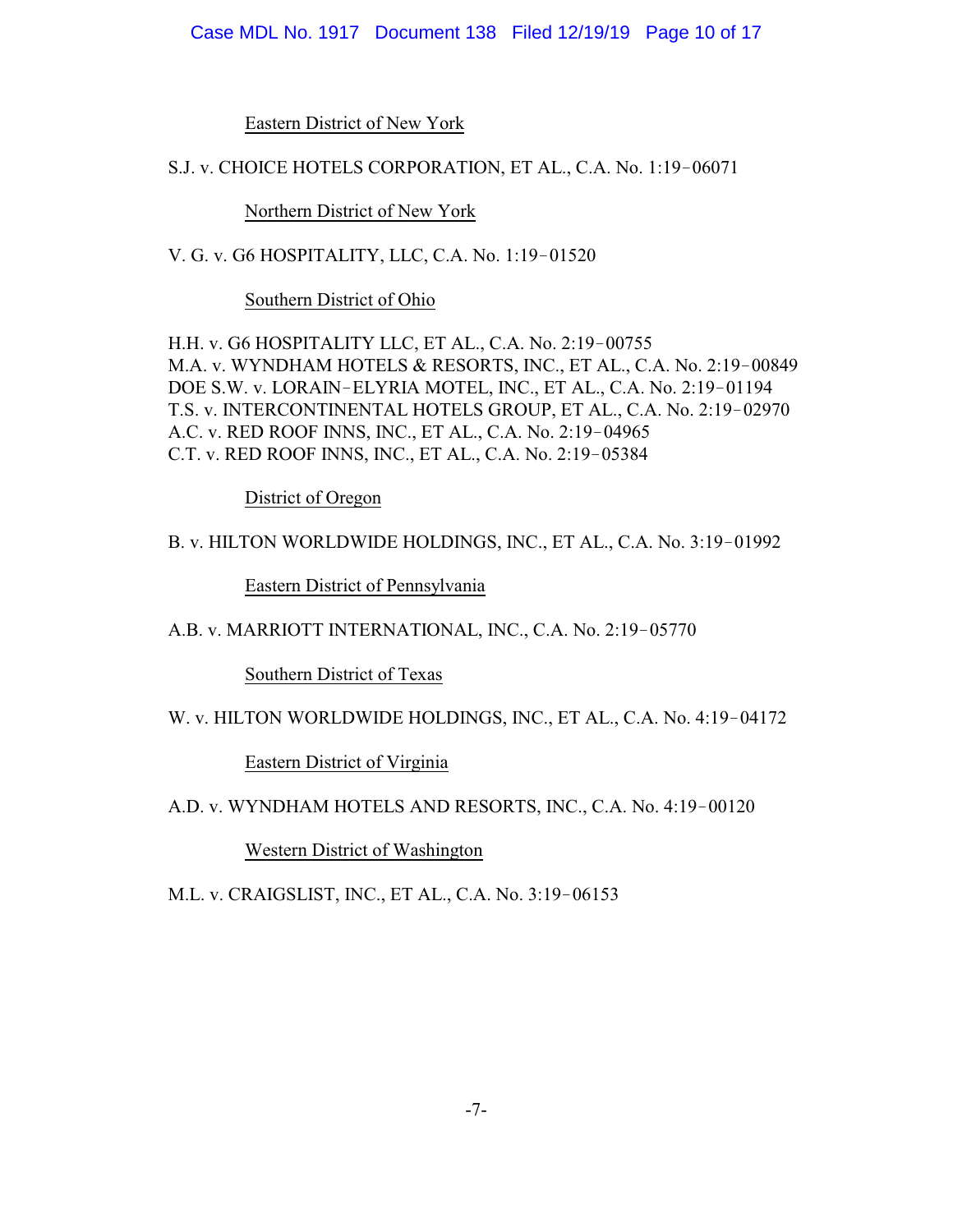# **SECTION B MATTERS DESIGNATED FOR CONSIDERATION WITHOUT ORAL ARGUMENT**

# MDL No. 1917 ! **IN RE: CATHODE RAY TUBE (CRT) ANTITRUST LITIGATION**

Opposition of defendant LG Electronics U.S.A., Inc., to transfer of the following action to the United States District Court for the Northern District of California:

District of Puerto Rico

GOVERNMENT OF PUERTO RICO, ET AL. v. PANASONIC CORPORATION OF NORTH AMERICA, ET AL., C.A. No. 3:19-01246

# MDL No. 2738 ! **IN RE: JOHNSON & JOHNSON TALCUM POWDER PRODUCTS MARKETING, SALES PRACTICES AND PRODUCTS LIABILITY LITIGATION**

Oppositions of plaintiffs Monica Denwiddie, et al., and Edwina Abram, et al., to transfer of their respective following actions to the United States District Court for the District of New Jersey:

Eastern District of Missouri

DENWIDDIE, ET AL. v. JOHNSON & JOHNSON, ET AL., C.A. No. 4:19-02652 ABRAM, ET AL. v. JOHNSON & JOHNSON, ET AL., C.A. No. 4:19-02711

## MDL No. 2741 ! **IN RE: ROUNDUP PRODUCTS LIABILITY LITIGATION**

Oppositions of plaintiffs John Thomas Moore, Jr.; Joseph Fazio; David Walter; Meghan Caruso; Yvette D'Aunoy; and Randy Bodiford to transfer of their respective following actions to the United States District Court for the Northern District of California:

Southern District of Alabama

MOORE v. MONSANTO COMPANY, ET AL., C.A. No. 2:19-00707

Middle District of Florida

FAZIO v. MONSANTO COMPANY, ET AL., C.A. No. 2:19-00826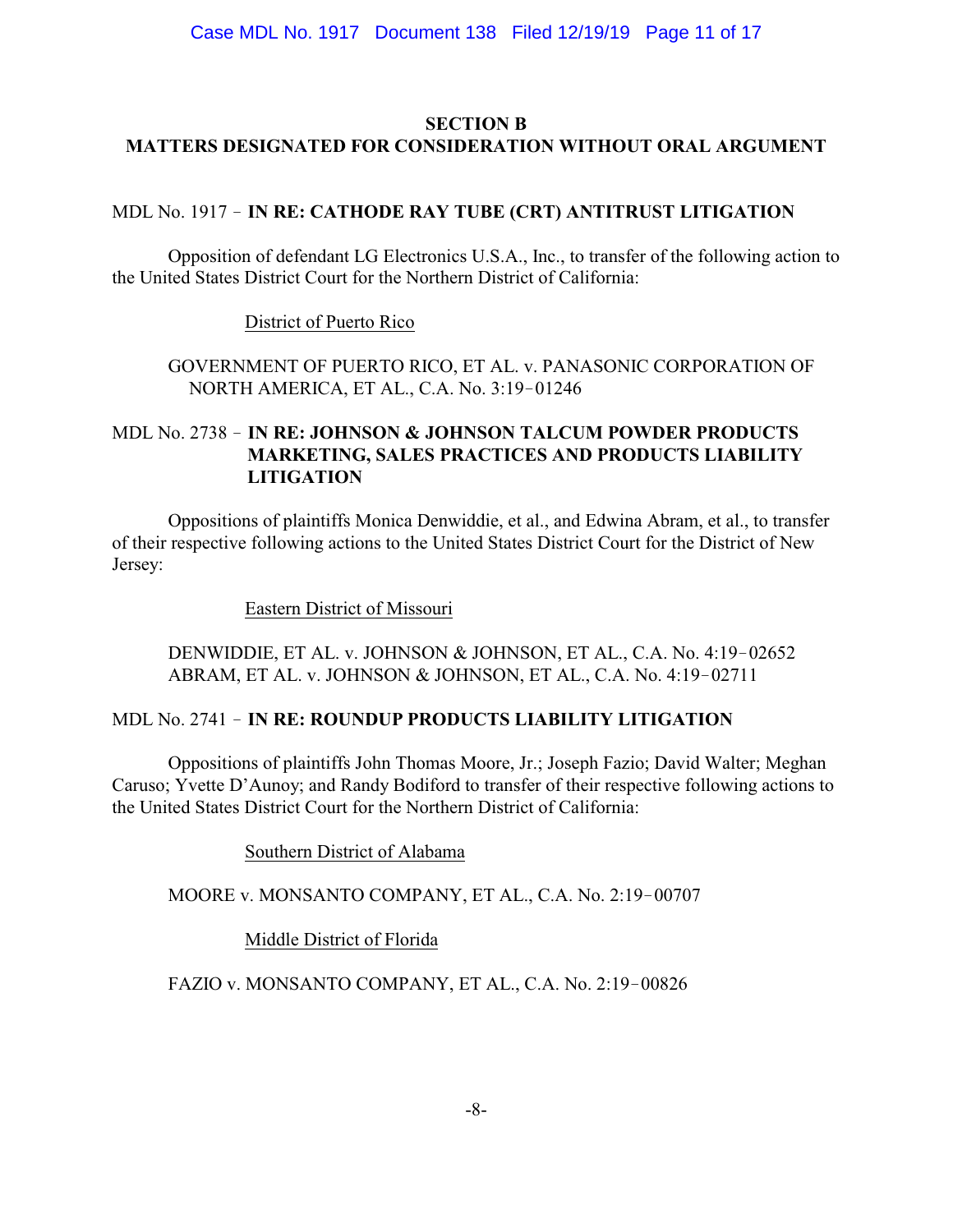Northern District of Illinois

## WALTER v. MONSANTO COMPANY, ET AL., C.A. No. 1:19-06482 CARUSO v. MONSANTO COMPANY, ET AL., C.A. No. 1:19-07121

Eastern District of Louisiana

D'AUNOY v. MONSANTO COMPANY, ET AL., C.A. No. 2:19-13594

District of South Carolina

### BODIFORD v. MONSANTO COMPANY, ET AL., C.A. No. 1:19-03133

# MDL No. 2800 ! **IN RE: EQUIFAX, INC., CUSTOMER DATA SECURITY BREACH LITIGATION**

Oppositions of plaintiffs Rochelle Anita Johnson, Stephanie D. Granger, and Harold Schmidt to transfer of their respective following actions to the United States District Court for the Northern District of Georgia:

Central District of California

JOHNSON v. EQUIFAX, INC., C.A. No. 2:19-07986

Southern District of Indiana

GRANGER v. EQUIFAX, INC., C.A. No. 1:19-03679

Eastern District of Virginia

SCHMIDT v. EQUIFAX INFORMATION SERVICES, LLC, C.A. No. 1:19-01125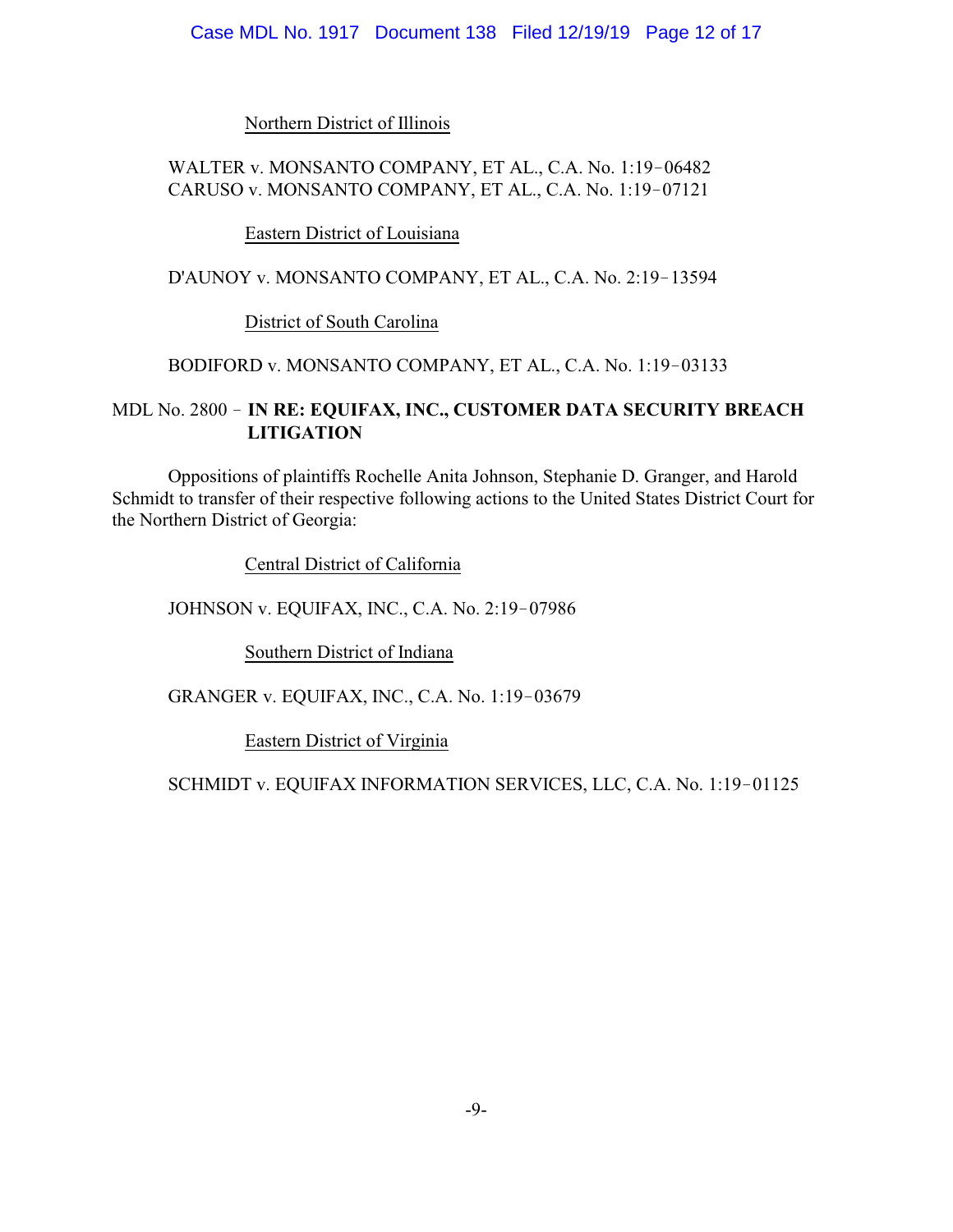## MDL No. 2804 ! **IN RE: NATIONAL PRESCRIPTION OPIATE LITIGATION**

Oppositions of plaintiffs to transfer of their respective following actions to the United States District Court for the Northern District of Ohio and oppositions of defendants AmerisourceBergen Drug Corporation, et al., and Johnson & Johnson, et al., to remand, under 28 U.S.C. § 1407(a), of the *City and County of San Francisco, et al.*, and *The Cherokee Nation, et al.*, actions to their respective transferor courts:

Central District of California

COUNTY OF ALAMEDA, ET AL. v. RICHARD S. SACKLER, ET AL., C.A. No.  $8:19-02154$ 

District of Delaware

CITY OF DOVER, ET AL. v. PURDUE PHARMA L.P., ET AL., C.A. No. 1:19-01749

Eastern District of Kentucky

CITY OF HENDERSON v. PURDUE PHARMA L.P., ET AL., C.A. No. 3:19-00067 HARDIN COUNTY FISCAL COURT, ET AL. v. PURDUE PHARMA L.P., ET AL., C.A. No. 3:19-00068

Western District of Kentucky

BOWLING GREEN-WARREN COUNTY COMMUNITY HOSPITAL CORPORATION, ET AL. v. PURDUE PHARMA L.P., ET AL., C.A. No.  $1:19-00148$ 

District of Maryland

THE COUNTY COMMISSIONER OF CARROLL COUNTY, MARYLAND v. ALLERGAN PLC, ET AL., C.A. No. 1:19-03254

Eastern District of Missouri

CAMDEN COUNTY v. WILLIAMS, ET AL., C.A. No. 4:19-02930 LINCOLN COUNTY v. SACKLER, ET AL., C.A. No. 4:19-02953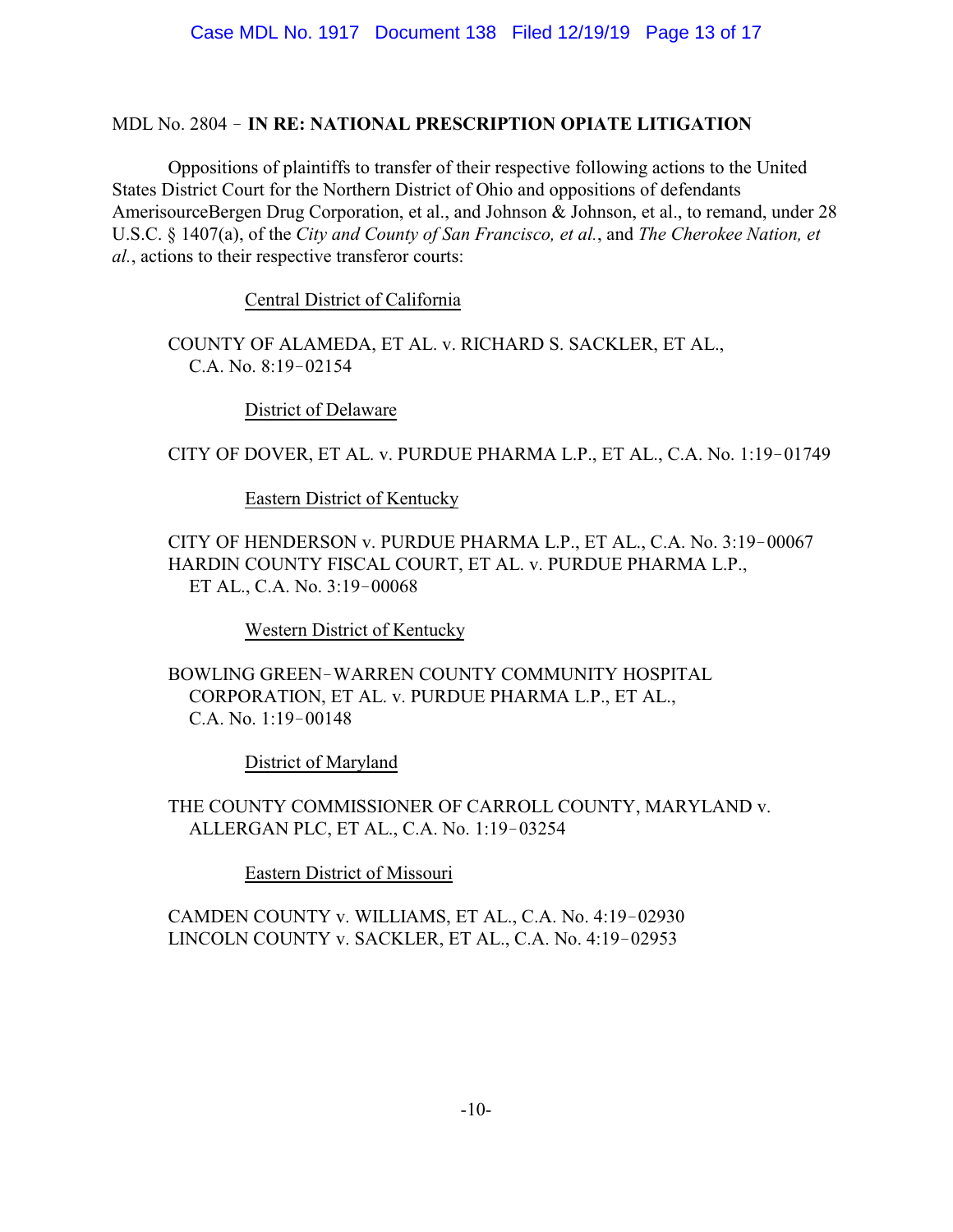Northern District of Ohio

THE CHEROKEE NATION v. MCKESSON CORPORATION, ET AL., C.A. No. 1:18-45695 (E.D. Oklahoma, C.A. No. 6:18-00056) CITY AND COUNTY OF SAN FRANCISCO, ET AL. v. PURDUE PHARMA L.P., ET AL., C.A. No. 1:19-45022 (N.D. California, C.A. No. 3:18-07591)

Southern District of Ohio

THE COUNTY OF FAYETTE, OHIO, ET AL. v. PURDUE PHARMA L.P., ET AL., C.A. No.  $2:19-04347$ 

Eastern District of Oklahoma

LEFLORE COUNTY BOARD OF COUNTY COMMISSIONERS v. PURDUE PHARMA LP, ET AL., C.A. No. 6:19-00362

Western District of Oklahoma

BOARD OF COUNTY COMMISSIONERS OF OKLAHOMA COUNTY v. MCKESSON CORPORATION, ET AL., C.A. No. 5:19-00921 BOARD OF COUNTY COMMISSIONERS OF OKLAHOMA COUNTY v. PURDUE PHARMA LP, ET AL., C.A. No. 5:19-00926 BOARD OF COUNTY COMMISSIONERS OF LOGAN COUNTY v. PURDUE PHARMA LP, ET AL., C.A. No. 5:19-00984 BOARD OF COUNTY COMMISSIONERS OF TEXAS COUNTY v. PURDUE PHARMA LP, ET AL., C.A. No. 5:19-00987

Eastern District of Pennsylvania

ADAMS COUNTY v. PURDUE PHARMA L.P., ET AL., C.A. No. 2:19-04438

District of South Carolina

THE STATE OF SOUTH CAROLINA v. MCKESSON CORPORATION, ET AL., C.A. No.  $3:19-02783$ 

Middle District of Tennessee

RHODES, ET AL. v. RHODES TECHNOLOGIES, INC., ET AL., C.A. No.  $3:19-00885$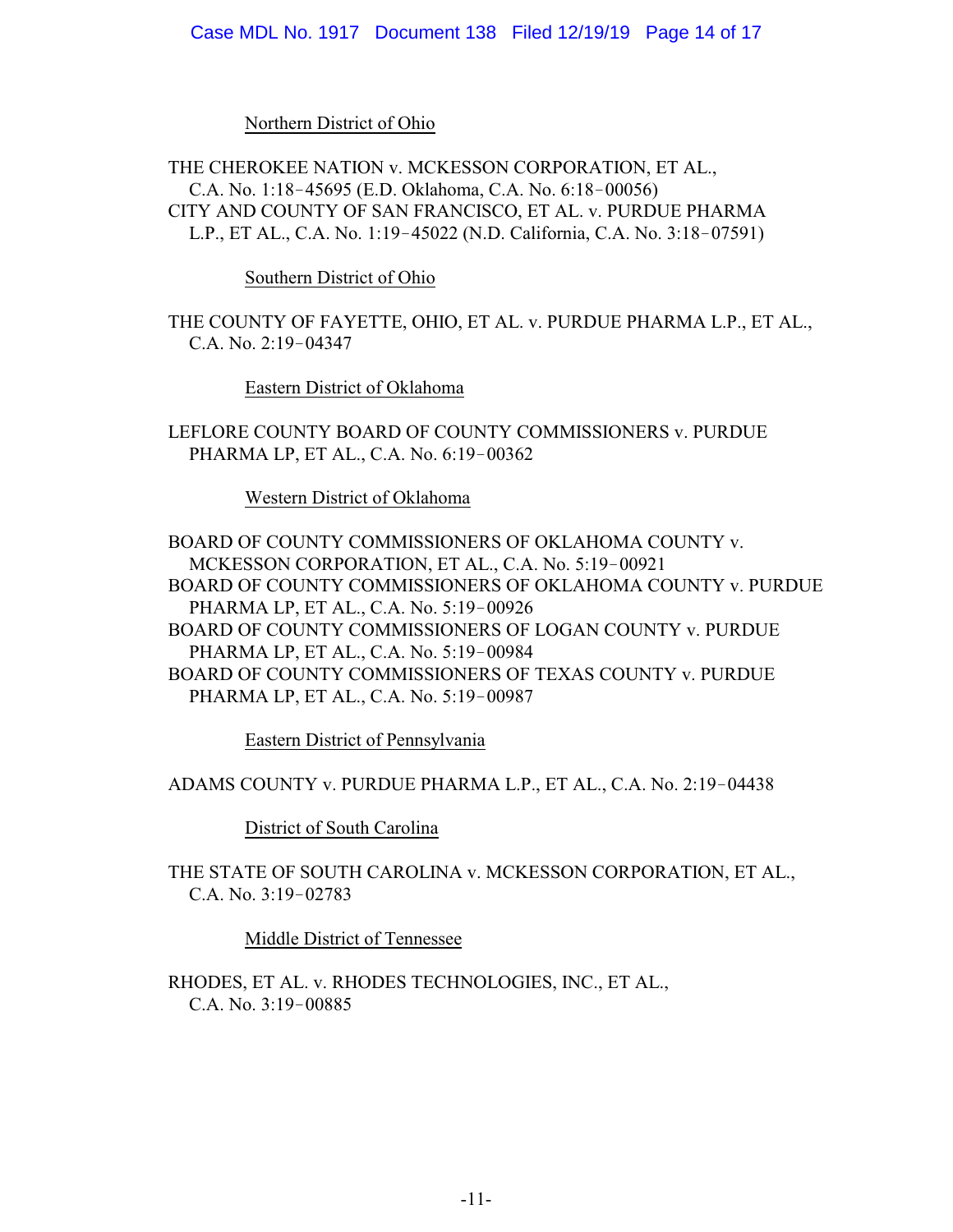Southern District of Texas

# COUNTY OF ANGELINA v. ALLERGAN PLC, ET AL., C.A. No. 4:19-03590 COUNTY OF BURLESON v. WALMART, INC., ET AL., C.A. No. 4:19-03845

Eastern District of Virginia

THE COUNTY BOARD OF ARLINGTON COUNTY, VIRGINIA v. MALLINCKRODT PLC, ET AL., C.A. No. 1:19-01446

Western District of Virginia

AMHERST COUNTY, VIRGINIA v. MALLINCKRODT PLC, ET AL., C.A. No. 6:19-00077 BOTETOURT COUNTY, VIRGINIA v. MALLINCKRODT PLC, ET AL., C.A. No. 7:19-00759

Southern District of West Virginia

# HARRIS, ET AL. v. MCKESSON CORPORATION, ET AL., C.A. No. 2:19-00707

# MDL No. 2848 ! **IN RE: ZOSTAVAX (ZOSTER VACCINE LIVE) PRODUCTS LIABILITY LITIGATION**

Opposition of plaintiff Rebecca Gentile to transfer of the following action to the United States District Court for the Eastern District of Pennsylvania:

Southern District of Ohio

## GENTILE v. MERCK & CO., INC., ET AL., C.A. No. 2:19-04174

# MDL No. 2873 ! **IN RE: AQUEOUS FILM**!**FORMING FOAMS PRODUCTS LIABILITY LITIGATION**

Motion of defendants Daikin Industries, Ltd.; Daikin America, Inc.; E.I du Pont de Nemours and Company; The Chemours Company LLC; Arkema, Inc.; Arkema France, S.A.; 3M Company; and Solvay Specialty Polymers, USA, LLC, to transfer the following action to the United States District Court for the District of South Carolina:

Southern District of Ohio

## HARDWICK v. 3M COMPANY, ET AL., C.A. No. 2:18-01185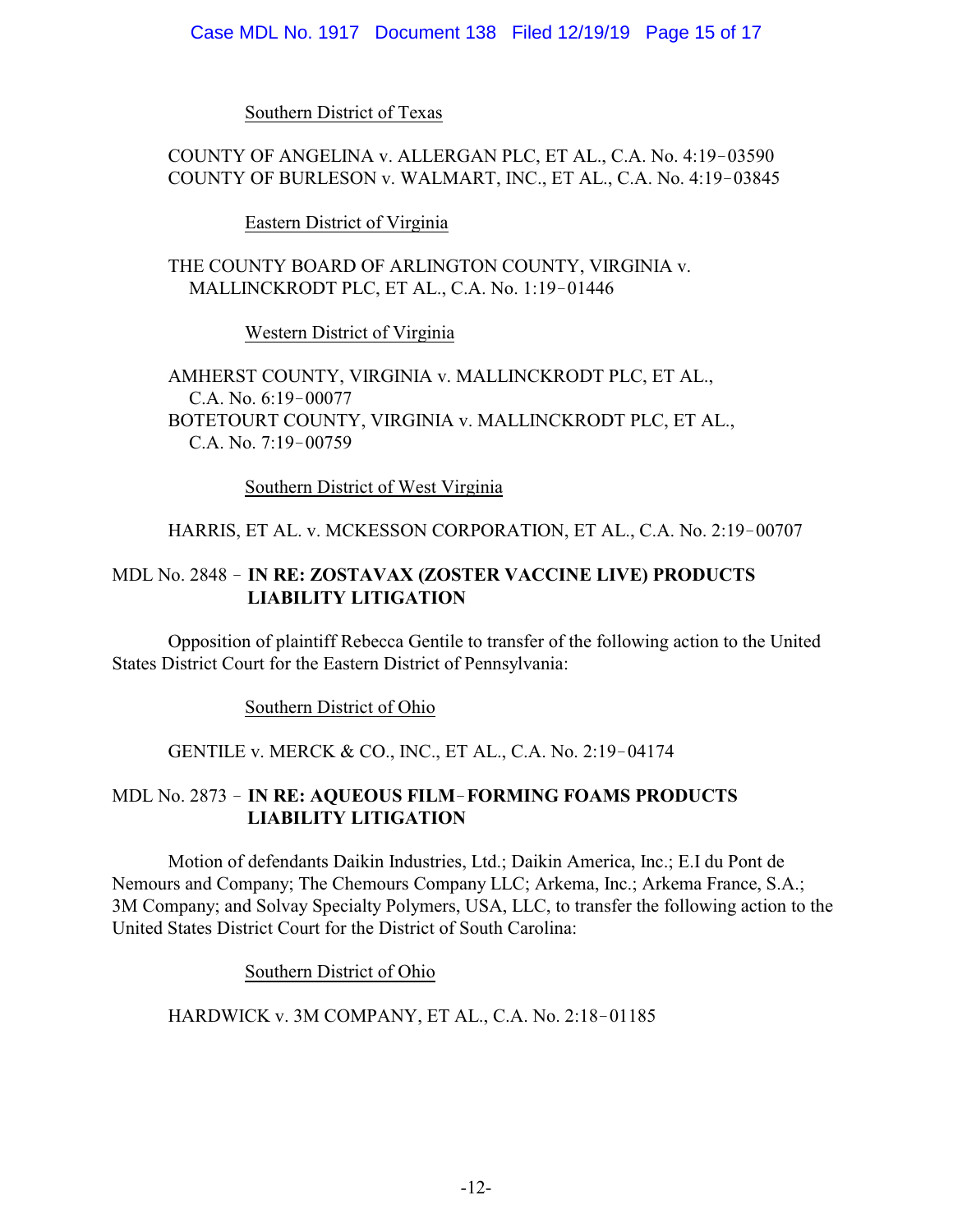### MDL No. 2913 ! **IN RE: JUUL LABS, INC., MARKETING, SALES PRACTICES, AND PRODUCTS LIABILITY LITIGATION**

Oppositions of plaintiffs Brian Bentley; People of the State of Illinois, et al.; Jamie Beyer; and Rene Chaney and defendant Schwartz E-Liquid LLC to transfer of their respective following actions to the United States District Court for the Northern District of California:

Northern District of Alabama

BENTLEY v. JUUL LABS, INC., ET AL., C.A. No. 5:19-01313 MAY v. JUUL LABS, INC., ET AL., C.A. No. 6:19-01794

Northern District of Illinois

PEOPLE OF THE STATE OF ILLINOIS, ET AL. v. JUUL LABS, INC., C.A. No.  $1:19-06301$ 

Eastern District of Missouri

BEYER, ET AL. v. JUUL LABS, INC., ET AL., C.A. No. 4:19-02772

Southern District of Ohio

CHANEY v. JUUL LABS, INC., ET AL., C.A. No. 2:19-04145